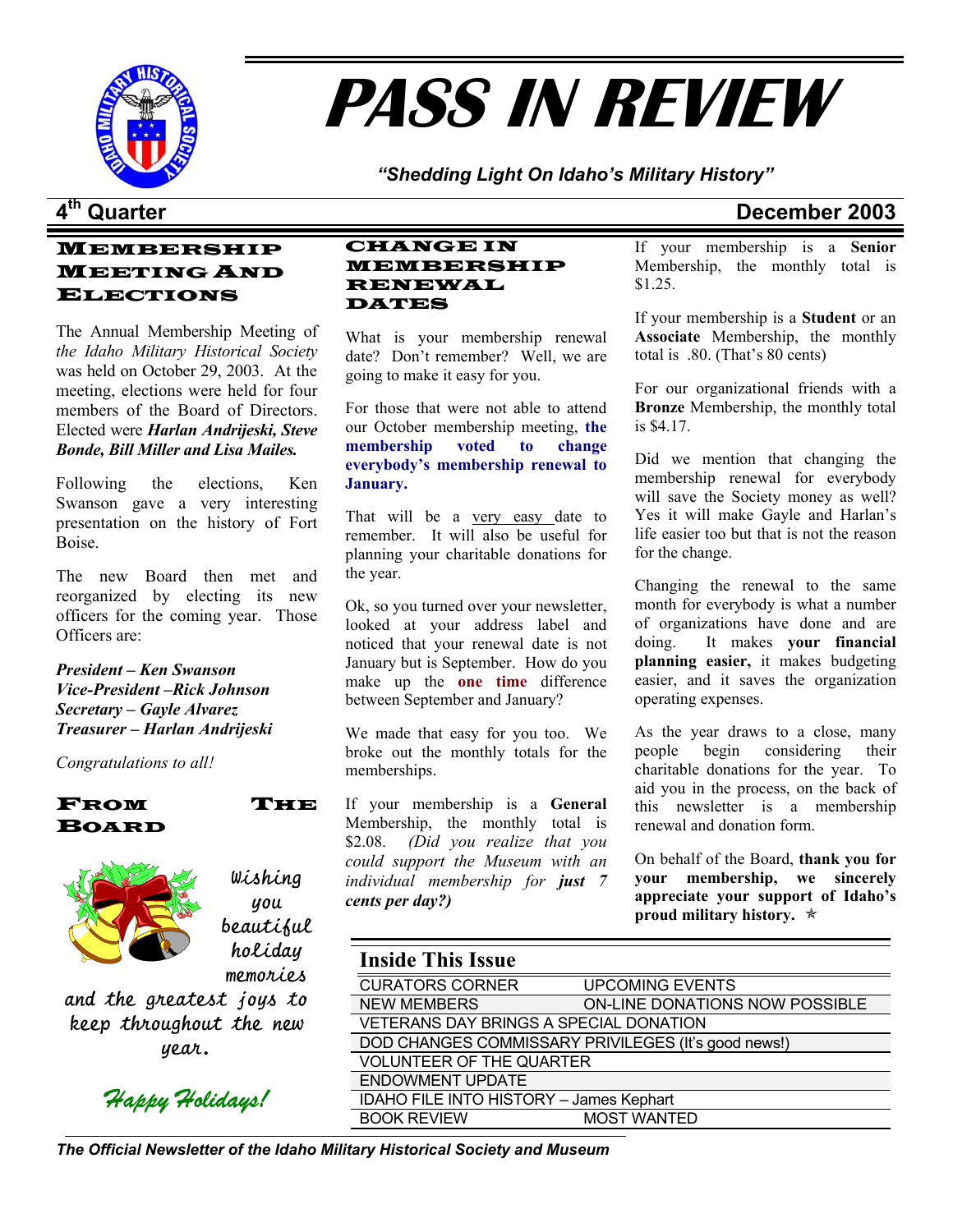# **PASS IN REVIEW** *December 2003* CORNER

Well, it has been a very busy year. First, I want to thank **all of the volunteers** who have spent their time and effort to make the Museum better. As I look back over the year and all that has happened, the first thing I think of is our volunteers. Without you, the Museum would not have been open. artifacts would not have been accessioned, we would not have had the success that 2003 has been. **Thank you for all of your hard work and devotion to Idaho's Military History. The community is a better place because of people like you.**

I would also like to mention our newest volunteers:

**Bob Barbour Gary Donnelly Treva Hamilton Jeremy Mattern Heath Robison** 

If you have not been able to visit the Museum recently, you should. This year has seen five new exhibits; *Idaho Air National Guard, Paul Gowen, Operations Desert Storm and Iraqi Freedom,* the *Special Forces/Yarborough Knife* and the *History of the Medical Corps*. Also, the *Vietnam Exhibit* has expanded to four cases thanks to new artifact donations and the *USS Boise CL-47* exhibit has expanded to tell the ship and her crew's story. Thanks to Mountain Home Air Force Base's 366 Civil Engineer Squadron, we were able to utilize four new cases to interpret the history of the Air Force and Air National Guard.

What can you expect next year? How can we top this year for events and activities? Look for new exhibits such as the Korean War and an open house in March. We have invited **a number of Korean War Veterans, including**  veterans of the 148<sup>th</sup> FAB.

Our biggest project for 2004 is going to be the new **History of the Idaho Army National Guard**. It will open in

through time of the Guard. Also look to see the **Idaho Air National Guard** exhibit area expand as we get more artifacts in cases. Be sure to check the **UPCOMING EVENTS** below as we are planning several themed open houses.



**The 25th Army Band sets the mood for a** *Sentimental Journey* **at our 11 October Open House.** 

Behind the scenes, more preservation activities are going to take place, from training volunteers in artifact collections care to better storing methods of the artifacts many of you have donated. It is a meticulous process, but a very important one to ensure these artifacts last for future generations.

Thank you for your continued support **Internet.** of the Museum. I look forward to this coming year; it will be a good one! Go to the Museum's web page at

*-Gary Keith* 

#### UPCOMING EVENTS

**27 and 28 January** - Refresher Training. We all get rusty from time to time but that is nothing to be ashamed of! Remember how the military was always big on *refresher training*? This will be your chance to shake off the rust and refresh your memory about how Museum's do things. The training sessions will run from 0900 – 1100 on both days so you can choose the one that work best for your schedule.

Those of you who work with or would like to work with artifact collections/accessions, you need to attend one of these sessions. The training will also include refresher Docent training as well.

**6 March** - Korean War Open House **7 May** - USS Boise (CL-47) Reunion

**CURATORS** phases and should be a good tour 15 May - Armed Forces Appreciation **12 June** - WWII Open House **4 July** - 4<sup>th</sup> of July Parade **17 July** - Vietnam/1960's Open House **6 November** - Veterans Day Parade **11 November** - Veteran's Day Open House

#### NEW MEMBERS *Special Welcome to*:

 $\star$  Luther Estep  $\star$  Justine Gowen Hopper  $*$  Bryan Johnson  $\star$  Lisa Mailes  $*$  Wallace J. Young

\* \* \* \* \*

### ON-LINE DONATIONS NOW POSSIBLE!

We have partnered with an organization called **Networkforgood.org** and can now **accept credit card donations via the**

<http://inghro.state.id.us/museum>and click on the "**On-line Donations**" link just to the right of the Museum picture. You will next see the link shown below. Click on it and you will be transferred to our page on the Networkforgood website. From there use their secure server to make your donation.

They will forward your donation to us and all information is confidential. In addition, *we do not provide or sell personal information* to other organizations or individuals.

This is what the link looks like:

**Click the button to donate now.**

**DONATE NOW THROUGH Network for Good.** 

*Thank you for supporting The Idaho Military History Museum.*  $*$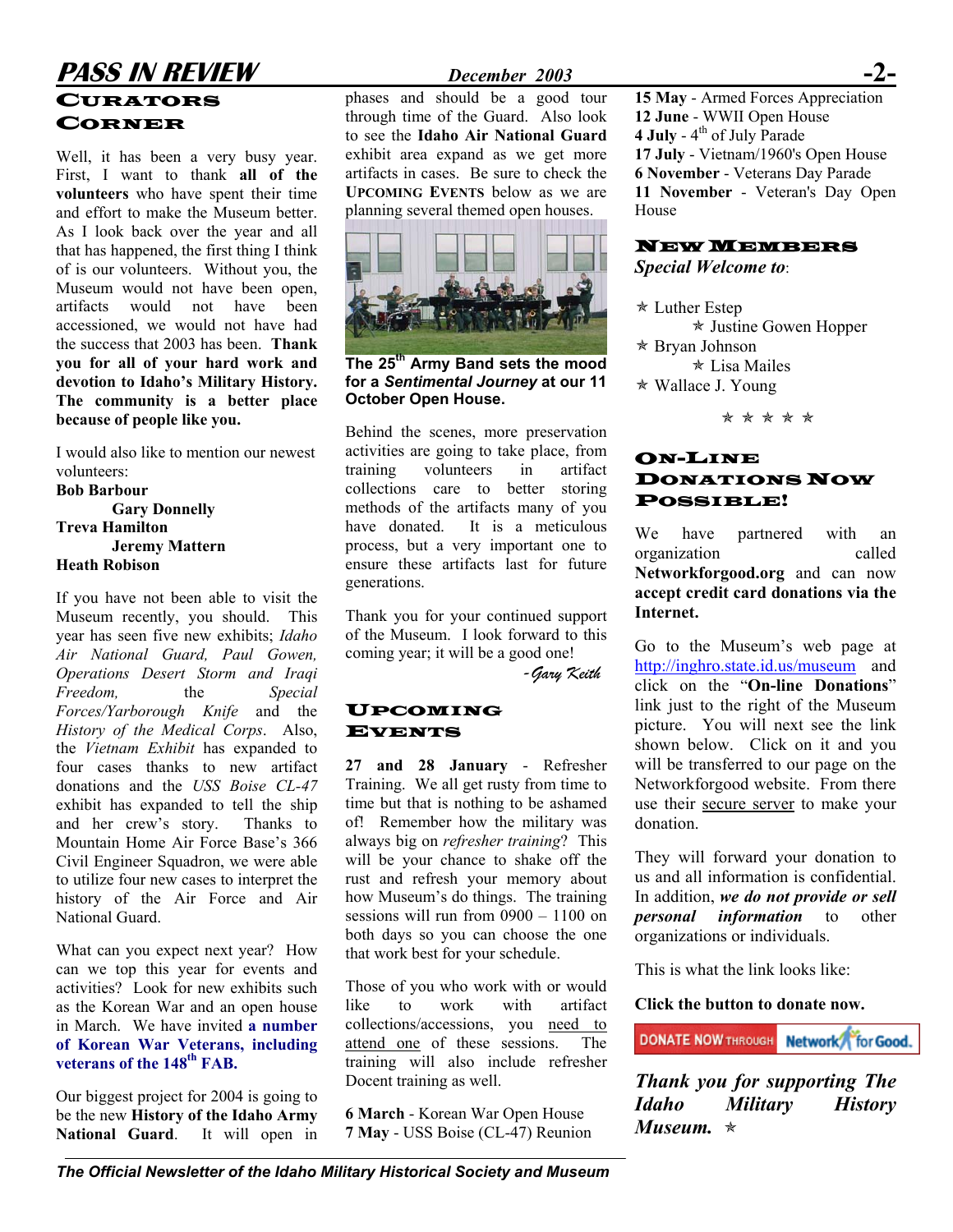# **-3-** *December 2003* **PASS IN REVIEW**

### VETERAN'S DAY BRINGS A SPECIAL DONATION

The Museum had a very successful Open House on Veterans Day, November 11, 2003.



**Channel 7's Larry Gebert did his morning show live at the** 

**Museum.** 

Also joining us were:



**The Boise Highlanders** Navy Reserve Marine Corps League & USMC Reserve 366th Fighter Wing Historian (MHAFB) Idaho Civil War Volunteers



**One of the Reenactors came as a** 

Then at 1:30, the Museum received a very special donation, a **Special Forces Yarborough Knife!** Master Sgt. Joe Frost (Ret) donated his Yarborough knife SN#0286, to the Idaho Military History Museum. Joining him for the presentation were other representatives from the Special Forces AND **Chris Reeve and his wife Anne.** They are the manufacturer of this very special knife **and their company is right here in Boise, Idaho!**



**Left to right, Anne Reeve, Chris and Dext to Legate to Exhibit. Reeve, Master Sergeant Frost** 

Retired Lieutenant General William P. Yarborough, one of the fathers of the Special Forces, felt that Special Forces troops should have their own utility knife due to the nature of their missions and advocated issue of such a knife. In 2002, the US Army Special Operations Command authorized a distinct knife for the Special Forces and named it the Yarborough, in honor of General Yarborough.

The Yarborough knife is awarded to graduates of the Special Forces Qualification Course and is available for purchase by active duty and former Special Forces personnel. The only difference between the awarded knife WWII Reenactors Group and the purchased knife is that the > Former members eligible for retired awarded knife is given a specific serial number identifying it and its owner.

> This knife also represents a local contribution to the United States Armed Forces. The knife is now part of an exhibit honoring the Special Forces.

**WWI cavalry soldier!** Special Forces troops participating in Operations *Enduring Freedom* and *Iraqi Freedom* have carried their Boisemade Chris Reeve knives in Afghanistan and Iraq. **We are proud and honored to be presented with such a prestigious knife.** 



Yarborough Knife SN#0286



**Master Sergeants Frost and Young next to the new Special Forces**

#### DOD CHANGES **COMMISSARY** PRIVILEGES

The Department of Defense announced that with the signing of the 2004 National Defense Authorization Act, the following members and their dependents will be permitted **unlimited access to commissary stores** effective immediately:

ÐMembers of the Ready Reserve (includes members of the Selected Reserve, Individual Ready Reserve and Inactive National Guard) and members of the Retired Reserve who possess a Uniformed Services Identification Card.

pay at age 60 but who have not yet attained the age of 60 and who possess a DoD Civilian Identification Card.

Ð Dependents of the members described above who have a Uniformed Services Identification Card or who have a distinct identification card used as an authorization card for benefits and privileges administered by the Uniformed Services.

Guard and Reserve members were previously only authorized 24 commissary shopping days per calendar year. In addition, **Guard and Reserve members will no longer have to present a Commissary Privilege Card** when they shop.

To read the entire press release, visit the DoDs website at [http://www.dod.mil/releases/2003/nr20](http://www.dod.mil/releases/2003/nr20031124-0690.html)<br>031124-0690.html  $\star$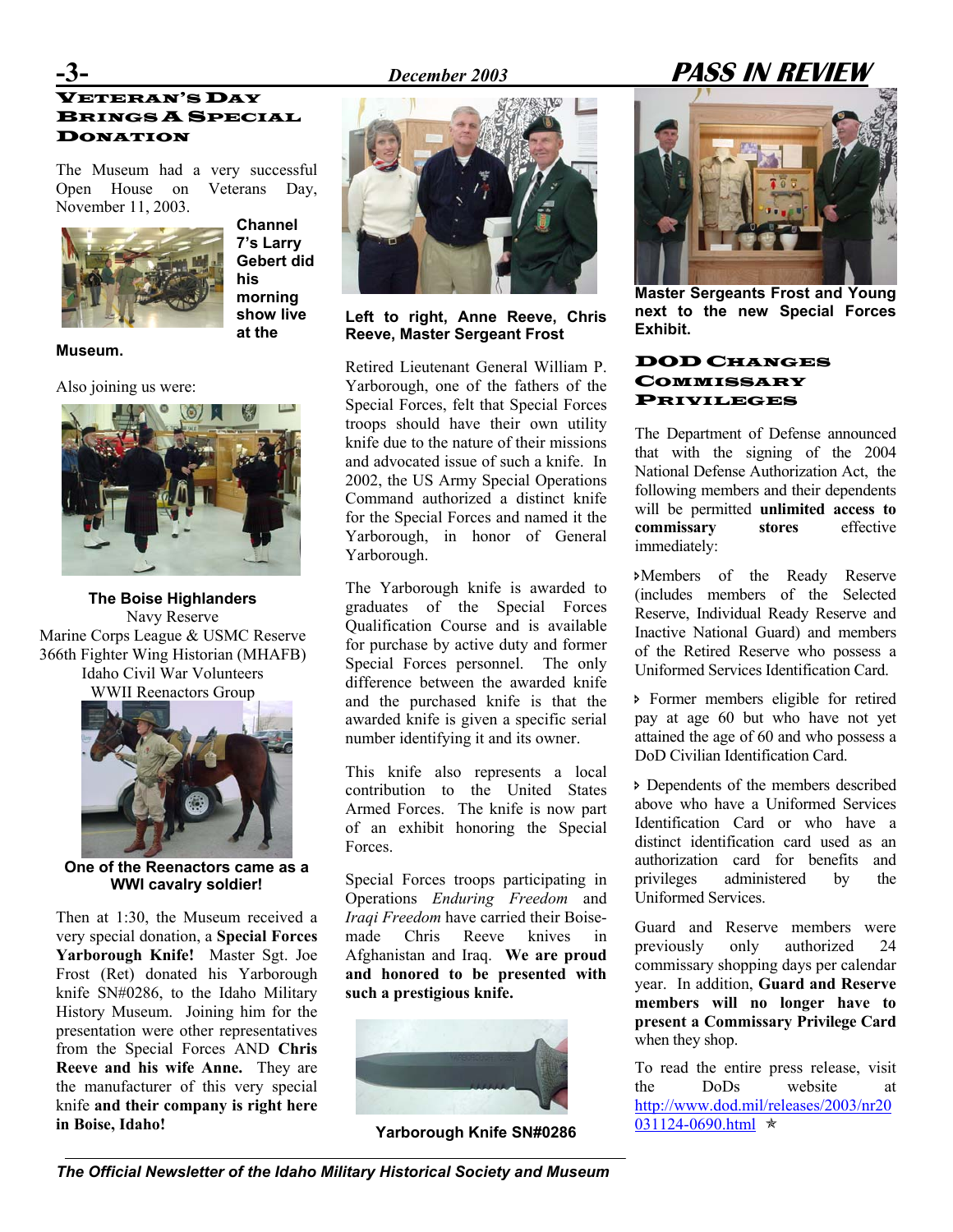### **PASS IN REVIEW** *December 2003* VOLUNTEER OF THE QUARTER



A former tanker with the Idaho Army National Guard, Reuben Wilske also worked for many years with the Bureau of Reclamation. Let's just say that Reuben was a tanker before the M1 Abrams and leave it at that (although he was quite familiar with the M4 Sherman periscope donated earlier this year). He spent ten years in the IDARNG and was commissioned as an officer. 'Rube' then spent two years in the Army Reserve.

One of our Tuesday Crew, he has been known to accession artifacts all day long! Rueben has undertaken quite a bit. He has volunteered here for over a year now and has helped get us caught up on some of our backlog of artifact accessions. He willingly and cheerfully marks artifacts that have not been marked!

Not only does he do outstanding work on the yellow sheets (the record for each artifact), he also completes the object cards, which make it easier to search for an artifact by its type. To complete the process, Reuben takes the time to put the accession number on the artifact correctly. All of these steps are important in artifact collections and Reuben does them very professionally.

His efforts are greatly appreciated and they have made a **big** difference.

*Thank you Reuben, we deeply appreciate all your hard work. You are our Volunteer of the Quarter!*  $\star$ 

### ENDOWMENT

#### UPDATE



Our Endowment balance currently stands at **\$26,325.92.**

> Recent Endowment Donors include:

**Frank & Genevieve Boguslawski**  (in memory of CW4 Chris Fearheller) **Jerome Beau General James Brooks Fred Uranga Wallace Young Please meet Reuben Wilske** 

> With 2003 coming to a close, now is an  $J$ **AMES KEPHART**<sup>[1](#page--1-0)</sup> excellent time to make a financial donation to the IMHS. Your help will assure continued expansion of the exhibits, education projects, and programs that are educating young people and citizens on the military's role in our society. When was the last time you visited our Museum? Stop by, and you will be pleasantly impressed by our progress.

You can have an important influence on IMHS programs by making a cash donation before year-end. It is now even easier with our new on-line donation capabilities. (See **On-Line Donations** article on page 2)

You can use your credit card to make an *on-line donation* through a webbased organization we have partnered with. You can also use the form at the end of this newsletter for the *standard mail-in donation*. Also, give by December 31st and **your gift is an eligible deduction on your 2003 tax returns,** and as a direct credit--up to \$100--on Idaho income tax (*I. C. 63- 3029A*).

You can specify which program your donation will be used for, for example, the IMHS Endowment Fund, Education Outreach program, Idaho ARNG Exhibit, Idaho ANG Exhibit, and artifact collection supplies.

Thank you for your support of our fine organization and the Idaho Military Museum! $\star$ 

#### IDAHO FILE INTO **HISTORY**



# **MEDAL OF HONOR RECIPIENT CIVIL WAR**

**Rank and Service:** Private, U.S. Army **Entered Service at:** Dubuque,

Dubuque County, Iowa

Unit: Company C, 1<sup>st</sup> Battalion, 13th U.S. Infantry

**Battle and Date of Action:** Vicksburg, Mississippi, 19 May 1863 **Date of Issue:** Medal authorized 29 April 1899, Medal issued via Registered Mail 13 May 1899

**Official Citation:** Voluntarily and at the risk of his life, under a severe fire of the enemy, aided and assisted to the rear an officer who had been severely wounded and left on the field.<sup>2</sup>

#### *The Grand Old Man Of Gooding*

James Kephart was born 22 April 1842, in Venango County, Pennsylvania. His parents were Jacob Kephart and Jane O'Neil. "In April 1848 he moved with his parents to Dubuque, Iowa where he received a common school education and grew to manhood."<sup>3</sup>

At the age of 19, he enlisted in the service on Sept 5, 1861. On Nov 13, 1861, Company C,  $1<sup>st</sup>$  Batallion,  $13<sup>th</sup>$ Infantry was organized at Jefferson Bks. MO from a detachment of recruits and Kephart became part of that unit. [4](#page--1-3)

He saw action in the Civil War including the battle at Vicksburg,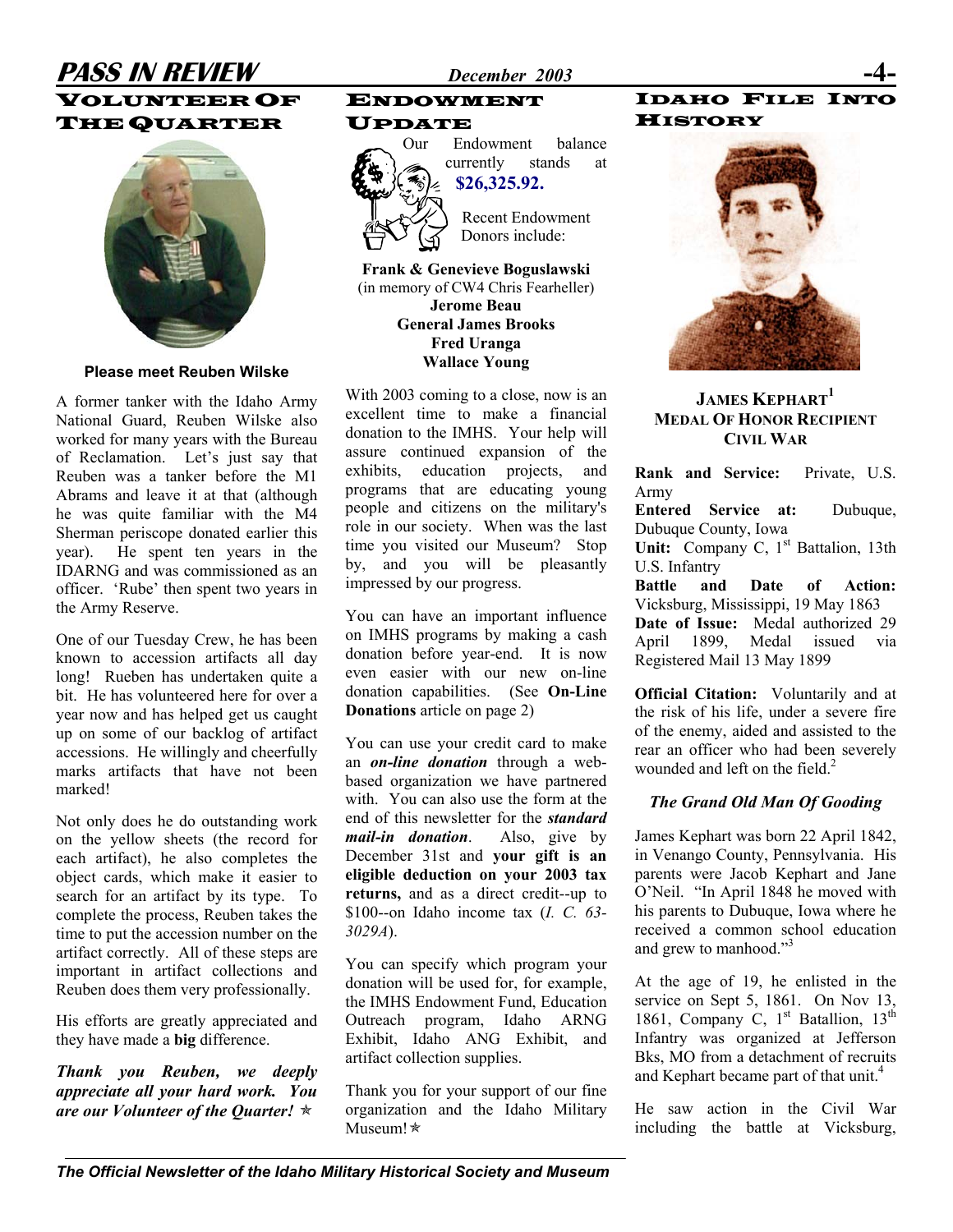Mississippi where on 19 May 1863, he "Voluntarily and at the risk of his life, under a severe fire of the enemy, aided and assisted to the rear an officer who had been severely wounded and left on the field."[5](#page--1-4) For this, "Mr. Kephart received the thanks of President Lincoln."<sup>6</sup>

"While in the service Mr. Kephart participated in the battles of Chickasaw Bayou, Miss.; Arkansas Post, Ark.; Black Bayou, Miss.; Champion Hills, Miss.; Black River, Miss.; siege of Vicksburg, Miss.; Jackson, Miss.; Colliersville, Tenn.; and Mission Ridge, Tenn. He had a number of narrow escapes."<sup>[7](#page--1-6)</sup>

He was discharged on Sept 5, 1864, at Nashville, Tenn, due to expiration of term of service.<sup>8</sup>

"After the war he returned to Dubuque and then attended a business college to fit him for a business career. On April 16, 1871, he was united in marriage to Miss Margaret Ann McGee near Dubuque."<sup>[9](#page--1-8)</sup> In 1876 they moved to Farley, Iowa, and in 1884, the family, which now included daughters Eva Jane, born in 1874, Luella born in 1876 and Gertrude Bell, born in 1879, moved to Webster City, Iowa. (A fourth daughter, Lulu died in childhood.)<sup>[10](#page--1-9)</sup>

On February 14, 1891, General William T. Sherman died $11$  and James Kephart, "a personal friend…was one of the pall bearers at Gen. Sherman's funeral."<sup>12</sup>

The Kepharts remained in Farley until 1884, at which time they moved to Webster City, Iowa. **On August 17, 1898, the officer Kephart rescued at Vicksburg, on May 19, 1863, Joseph L. Horr, wrote the following letter** to Jonathan P. Dolliver, a member of the House of Representatives:

"Dear Sir: - I have the honor to request a favor from you for one of your most worthy constituents, Mr. James Kephart, a resident of your neighboring town, Webster City, who was a Private in Company "C", 1st. Batt. 13th. U.S.

Infantry, General William T. Sherman, Colonel.

Comrade Kephart was a model soldier. He served the term of three years, from '61 to '64 and received an honorable discharge. At the assault on the rebel works at Vicksburg, May  $19<sup>th</sup>$ , '63, our Batt. suffered a loss of 45 3/10%. Of the twelve officers, six were killed or wounded. I was one of the severely wounded having been hit some six times.



**General view of battlefield, Vicksburg, Miss., Photo taken Circa 1900.** [13](#page--1-12)

I received my wounds close to the works when Kephart crawled up and dragged me down to a place of comparative shelter. I shortly afterwards fainted or dropped to sleep. When I awoke I learned we had gained no advantage over the enemy; that the remnant of the Batt. would wait and retreat under cover of night.

*"I consider Kephart's voluntary offer and his act in assisting me from the field, in the face of the greatest danger, to be one of the bravest acts I have ever known"*

Knowing there were a great number of others who were helpless, even more so than myself, and fearing if I were left on the field I would be taking {taken} prisoner, I requested the commanding officer of the Batt. Captain, afterwards General, Ewing, General Sherman's brother in law, to assist me to my feet and I would take my chances in walking off, to the rear. The Captain ordered me to remain where I was and to try and keep quiet, that the chances were I would not live until morning, that in my condition I could never get

# **-5-** *December 2003* **PASS IN REVIEW**

off the field alive were I to make the attempt.

Private Kephart overheard our conversation and promptly volunteered his services to accompany and assist me. I objected to Kephart, who was unwounded, assuming such a risk for I considered the risk many times greater than when we charged the works. Captain Ewing and I compromised by my allowing Kephart to take me in charge, assist and direct me where to crawl. We were over an hour in crawling a few hundred yards to the next line of hills in our rear. We were discovered and fired upon from almost the moment we started until we were out of range and when I realized we were out of further danger, and from loss of blood, I again fainted.

I believe hundreds of shots were fired at us, but owing to Kepharts constant alertness and through his continually directing and admonishing me, I escaped further wounds although I found my uniform in shreds. I have never comprehended how we could have escaped the incessant firing aimed at us.

I consider Kephart's voluntary offer and his act in assisting me from the field, in the face of the greatest danger, to be one of the bravest acts I have ever known or experienced during my nearly ten years of service in the regular army. I doubt if there could have been found another soldier in front of the rebel works, that terrible day, who would knowingly have taken Kephart's chances.

When I recovered from my last fainting spell I found that Kephart was assisting in lifting me on a stretcher, which conveyed me to an ambulance, in waiting, on the second line of hills. Instead of remaining with me, as he might have done, Kephart at once returned and assisted others from the field who were unable to help themselves. I have no question but his heroic act was the means of saving my life for had I been left as some were and taken inside the rebel works I could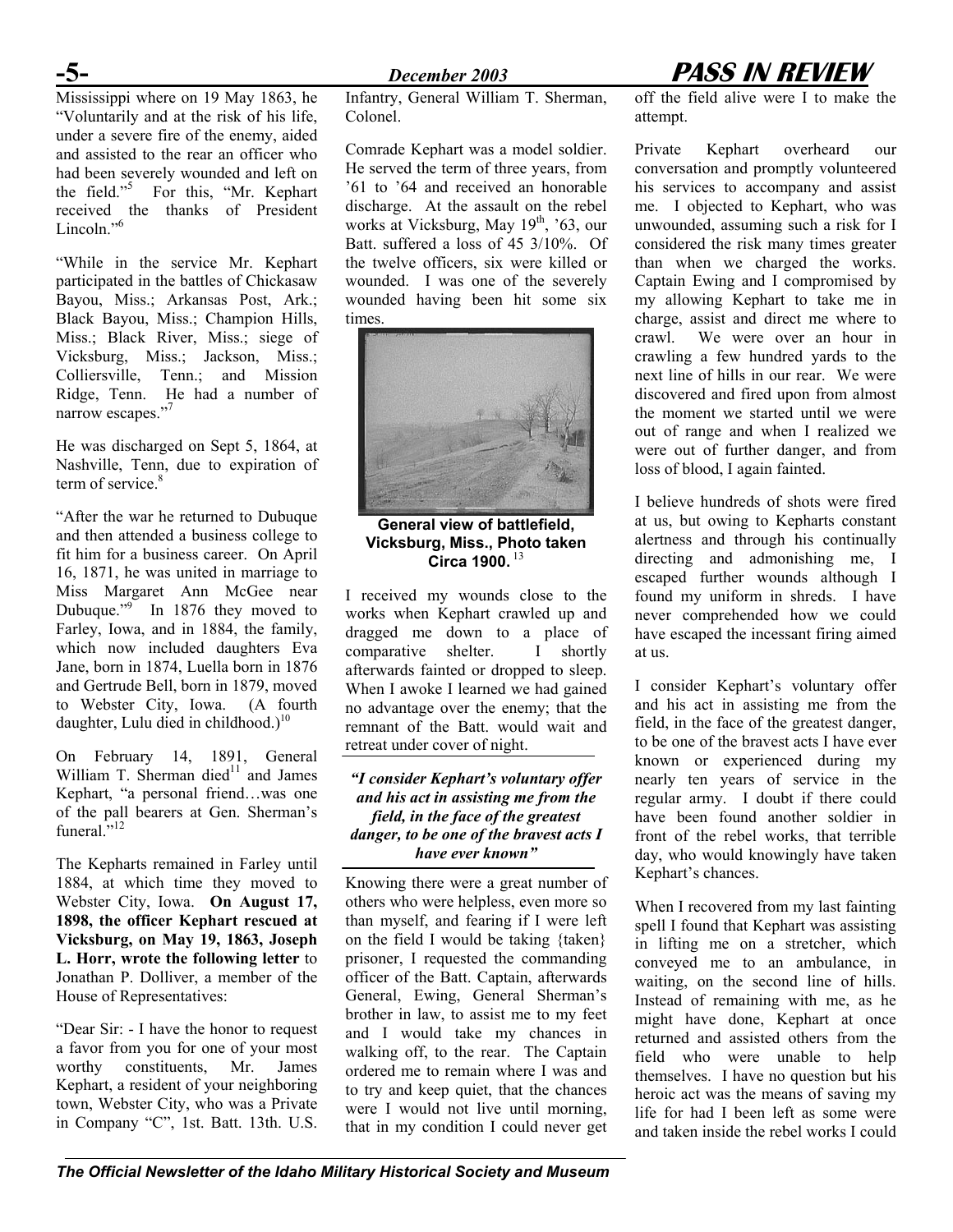# **PASS IN REVIEW** *December 2003*

not have survived, owing to lack of attention, etc.

I am conscious of having failed in my duty in neglecting to report Kephart's brave acts, but trust it may not be too late for him to receive recognition through the proper channel, in the way of an acknowledgement, diploma or medal awarded for acts of like character, occurring on the field of battle. I can furnish testimony, if desired, to substantiate the facts herein given.

Comrade Kephart is at present engaged in a manufacturing enterprise in Webster City and elsewhere in mercantile business. His family and his many warm personal friends would appreciate a recognition of his gallant and heroic services, even at this date.

I remain, very respectfully, your obedient servant, (Late Capt. 13<sup>th</sup> Inf) Joseph L. Horr."<sup>14</sup>

Mr. Dolliver forwarded the letter to Russell A. Alger, Secretary of War, Washington, DC, and asked for an investigation.

Documents obtained from the National Archives contain letters and quotes from official records and confirm the fact that then  $2<sup>nd</sup>$  Lieut. Horr was absent wounded in action at Champion Hills, Miss, May 19, 1863. On April 29, 1899, The Adjutant General's Office issued the following Memorandum:

"The Secretary of War has directed the issue of a Medal of Honor to Private James Kephart, Company C, 1<sup>st</sup> Battalion,  $13<sup>th</sup>$  U.S. Infantry, the medal to be engraved as follows:

**The Congress To Private James Kephart, Company C, 1st Battalion, 13th U.S. Infantry For gallantry at Vicksburg, Miss., May 19, 1863."[15](#page--1-14)**

On May 13, 1899, a letter was sent to Kephart, informing him of the award. "In making the award the Secretary used the following language:

'At the assault on the Confederate works at Vicksburg, Miss., May 19, 1863, Mr. Kephart, then a private of Company C,  $1<sup>st</sup>$  Battalion,  $13<sup>th</sup>$  U.S. Infantry, voluntarily, and at the risk of his life, when the Battalion was about to retreat, returned, and under a severe fire from the enemy, aided and assisted to the rear an officer who had been severely wounded and left on the field, thereby saving him from capture.'

The letter went on to say "The medal has been this day forwarded to your address by registered mail. A knot to be worn in lieu of the medal accompanies the same." $16$  A copy of the letter was also sent to Capt Horr.

*(Editors Note, the unit and citation as recorded in these documents provide more information and detail than has been officially recorded)*

On May 20, 1899, James Kephart wrote to the Assistant Adjutant General in Washington DC, acknowledging receipt of the medal "for which I am grateful and truly highly honored."<sup>17</sup>



**Army Medal of Honor and Bow Knot, issued from 1896 – 1904 in a maroon "Tiffany" presentation case.[18](#page--1-17)**

On February 27, 1901, Kephart again

contacted the Assistant Adjutant General in Washington DC and stated that "My Medal of Honor Bowknot is badly worn and I want a new one."<sup>19</sup>

The War Department responded: "…in no case, can more than one bow knot be issued to or for any one person. However, a bow knot can be secured by you of Messrs. Tiffany and Company, New York, at a cost of *twenty cents*." [20](#page--1-19) 

In 1904 the MOH was redesigned and on October 31, 1904, Kephart applied for "Medal of Honor of New Design and for Rosette" which he received in April 1905. At this point in time, Kephart was serving as the Street Commissioner for the City of Webster, Iowa.[21](#page--1-20) "Kephart was a Webster City

resident for many years. He was grand commander of Winfield Scott Post No. 66, Department of Iowa, G.A.R. He also was a member of the Webster City Board of Education for many years."<sup>22</sup>

Kephart applied for a pension on May 18, 1912. He described himself as 5 ft 8 ½ inches tall with light complexion, brown eyes, brown hair with the occupation of a farmer. He also recorded occupations of Merchant, grocery salesman, commercial traveler and manufacturing gas lighting machines.

"For twenty years Mr. Kephart was a traveling salesman for the John T. Hancock Wholesale Grocery Co. of Dubuque Iowa, his territory extending from Dubuque to Sioux City along the Illinois Central railroad and its branches. He also was traveling salesman for a number of years for a tea and coffee wholesale firm. He was one of the organizers of the Iowa State Traveling Men's Association."<sup>23</sup>

The Kepharts continued to live in Webster City, Iowa, until 1920 at which time they moved to Carmen, Oklahoma and then to Gooding, Idaho. "Though he had moved here to live among strangers when he was 78 years of age and had retired from active life, Mr. Kephart retained his faculty for making friends right up to the end of life and had acquired a large circle of friends here who will sorely miss his friendly smile and readiness to tell a story.

Day in and day out…his trips to the post office and other points down town were punctuated with friendly greetings to all with whom he came in contact. He was a friend to the boys and girls as well as to the adults…Possibly to Mr. Kephart more than to any other for the past dozen years could be applied the complimentary title of **'grand old man** of Gooding."<sup>324</sup>

Kephart passed away peacefully in his sleep at 9:45 am on April 27, 1932 at the age of 90. Several sources reported that he sustained a fall in November of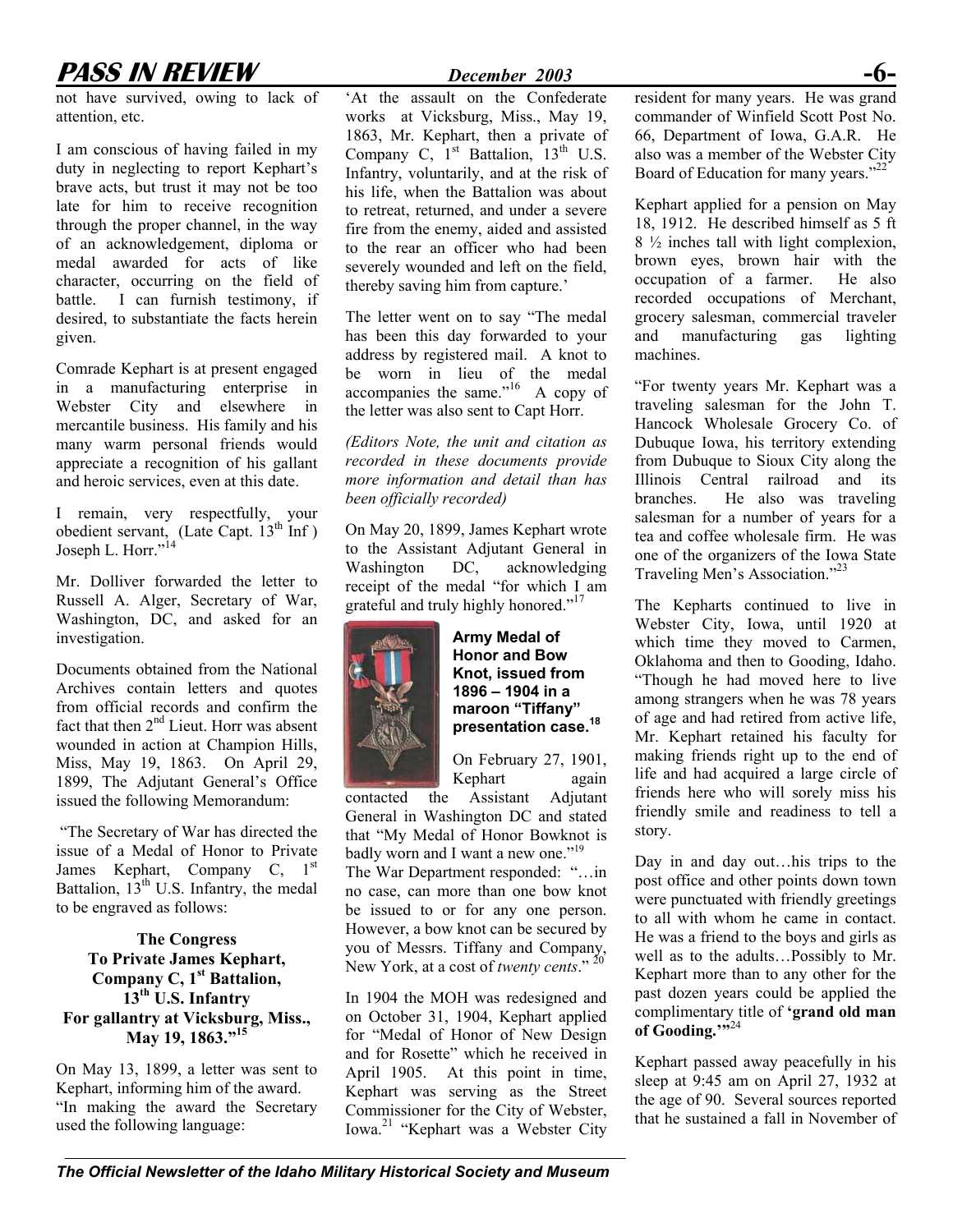### 1931 from which he never fully recovered. Ironically, history has in many instances recorded his date of death as the  $17<sup>th</sup>$  which is incorrect.

Kephart's funeral was held in the Methodist church and "business houses of the city were closed during the ceremonies. A military-Masonic funeral was accorded him, with members of the American Legion and Troop A of the 116th Cavalry {of the **Idaho National Guard**} attending in a body."<sup>25</sup> Troop A also provided the honor guard.

"A close friend here {Gooding} pays the following tribute to Comrade Kephart: 'The passing of James Kephart marks the end of a life full of the history of early events in Iowa and the period of reconstruction following the Civil War. He lived a life of nobility and was not afraid to die. He said to me one day that he had faced death a hundred times on the battle field and why should he have any fear now. His life was marked by Christian ideals and service."<sup>26</sup>

Along with his wife, three daughters, and one grand daughter, James Kephart was also survived by an older brother, Conrad Kephart, aged 92.<sup>27</sup>

*Editors Note: A very special thank you to the Iowa Gold Star Museum, the National Archives, and the Idaho State Library and Archives without whose assistance this story would not have been possible.* 

### BOOK REVIEW



-------------------------------------------------

**BOYD: The Fighter Pilot Who Changed the Art of War**  By Robert Coram Little, Brown, & Co., New York, 2002

BOOK REVIEW by William C. Miller,

Colonel IDANG (ret)

John R. Boyd was a fighter pilot who probably contributed more to

improving aerial warfare, combat aircraft and ground weapon development, and battlefield strategy than anyone else. Robert Coram's *Boyd* is really two stories: the **first** is of a man obsessed with developing and disseminating his theories, the **second**  of a belligerent misfit and rabble-rouser failure as a family man.

After brief duty as an F-86 pilot in Korea, Boyd began pioneering ideas about fighter plane energy and maneuverability—his E-M theory, and in the 1950s and 60s, Boyd was the only voice preaching better aerial combat methods. Boyd soon gained wide repute for his ideas, eventually becoming an instructor at the U. S. Fighter Weapons School where he developed classroom and flight training based on E-M principles. At Georgia Tech, Boyd learned engineering principles and mathematical modeling, later used to further his flight dynamics theories.

Assigned to weapons development at Eglin AFB, Boyd soon became acquainted with the F-X (later designated F-15) which was in conceptual development. Boyd used his ideas to show how what he termed the "Bigger-Higher-Faster-Farther" (BHFF) mentality would make the F-X oversize and grossly over budget, and produce inferior performance against known enemy aircraft—which made him unpopular for opposing the USAF and aircraft industry brotherhood.

Boyd worked within the system to get concept and engineering specification changes; however, when his ideas weren't accepted, he continued—often in confrontational fashion—to prove his ideas were correct. Boyd's E-M charts for U. S. combat aircraft showed clearly that all our aircraft were inferior performers compared to the USSR's, and he fought to reorient USAF thinking. The air-to-air combat statistics in Vietnam would later validate his ideas about US vs. Soviet aircraft.

Despite ill will from many professionals, Boyd got assigned to the

# **-7-** *December 2003* **PASS IN REVIEW**

Pentagon and the F-X program at a time when planners still wanted a variable-sweep (swing-wing) design. Boyd proved the design's complexity and added weight would reduce performance and increase cost, eventually convincing the designers the merits of a simpler, lighter, and cheaper fixed-wing design. Boyd also fought hard to keep the A-X (F-16) closer to his ideals, and the final F-16 design met many of his criteria.

One important ear for Boyd's ideas was the Commander of Tactical Air Command, General Sweeney. Gradually other generals and high-level defense planners grudgingly began accepting his ideas. A few influential individuals—both at command level and defense program level—sensed his basic innocence and purity, and sustained him within a system that violently resisted change. His confidants included a least one Secretary of Defense. Boyd's success was due to his meticulous assessment and analysis, persistent belief in the rightness of his cause, and his courage to take on anyone at any level.

Boyd also developed new ideas about warfighting strategy. Although influenced by Sun Tsu, von Clausewitz, and others, his ideas were new to all U. S. services, and a **third story**-within-astory is his deployment of these ideas in military universities and tactics schools. The Army's *Air Land Battle* and the Marines' *FMFM-1* doctrinal changes were direct results of Boyd and his followers.

To most, Boyd was a pariah. His unkempt appearance, direct and often foul language, and self-assurance won him few friends. Boyd was always on the verge of being passed over for promotions, of resigning, or being fired. That said, Boyd did succeed in reaching the rank of Colonel, mainly for his technical and philosophical contributions. He also had a few very brilliant and successful followers--self named 'The Acolytes'--who supported him with brilliant research, support, and all of whom eventually made their